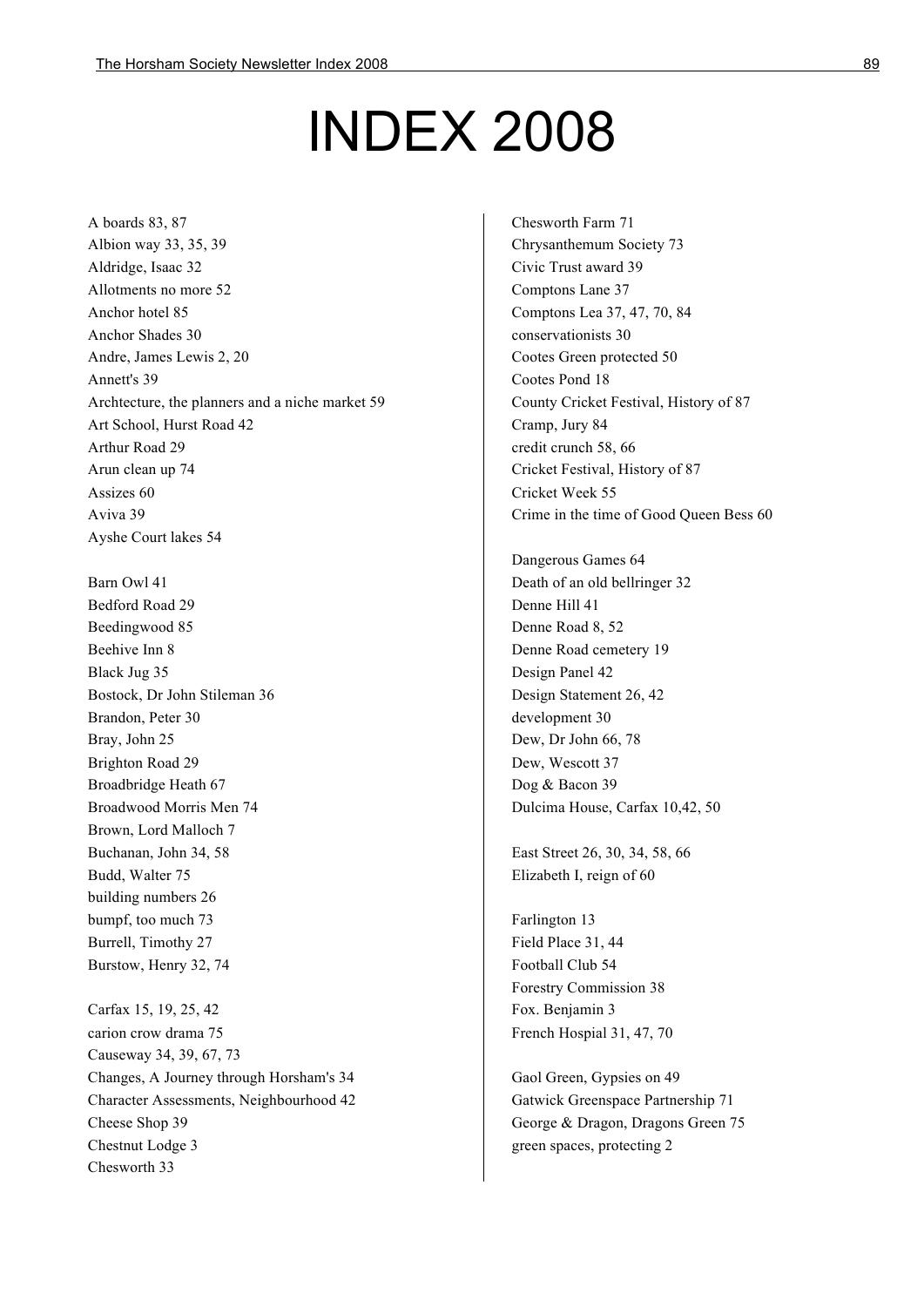Hadman's Green 2 Hadmans Close 18 Hampers Barn 14 Hampers Farm 52, 79 Hampers Oak 39 Harwood Road 70 Hawthorn House 67 hidden lakes 54 High School for Girls 41 Highway Rangers 34 Hills Place 32 Hodgson, vicar 67 Holbrook Club 58 Holmes, Frank 63 homes needed, more 82 Hornets make history 7 Hornets, The 18 Hornung, EW 37 Hornung, JP 47 Horse & Groom 56, 82 horse drawn carriages 1 Horsham's Changes, A Journey through 58 Howard, Catherine 33 Hugenots 31, 47, 70 Hurst Arms 35 Hurst Road 29, 40, 42, 47, 82 Hurst, Sarah 35 Hutton, Gen Sir Edward 44

Jamison, Reginald 36 Journey Through Horsham's Changes 34, 58 Jukes, Dr 35 Jukes, Frank Ambrose 37

Keep the Home Fires Burning 48 King & Barnes 8 Kings Head 25, 34 Kinneir, Francis William Edward 36 Kittle, Ernest 15, 17 Knepp Castle 27

La Privodence in Horsham 31, 47, 70 ladybirds 81 Leechpool wood 38 Leonadslee 12 Leonardslee 31 Lintott, Henry Chamen 16 Lintotts 15 Lizard, common 38

Local Development Framework 18 log lore 9 London Road 14 Lower Beeding Parish Magazine 10

Majorca 65 Management Plan, Horsham Park 26 Manor House 67 Manor Place 32 Market Square 85 masterplan 59 Methodist Church London Road 14 Milestones 23 Military medals 15 Millais family 70

Neighbourhood Character Assessments 42 Nelson, Trafalgar Road 42 New Street 29 niche market 59 niche town 74 Norfolk Terrace 88 North Heath Lane 58 North Parade 29 North Street 35, 63, 79 Northbrook College 29, 40, 47, 58, 82 Norwich Union Insurance 39

Oakfield, Hurst Road 40 Old Comptons 37 Old Denne 31 Oliver, Thomas 41, 46 Open Spaces Society 2 Owl Beech wood 38 Owlbeech 55

Packham, May 63 Padwick, Henry jun 67 Park 18, 23, 35, 77, 81 Park, Friends of Horsham 63 Park House 77 Park management plan 26 Park Surgery 33, 35 Parrot & Anchor 30 Partridge Green tricycle thieves 17 Penny black or tuppence coloured 39 Pirie, William 82 Pondtail Road 3 Post Office disgrace, Horsham 41